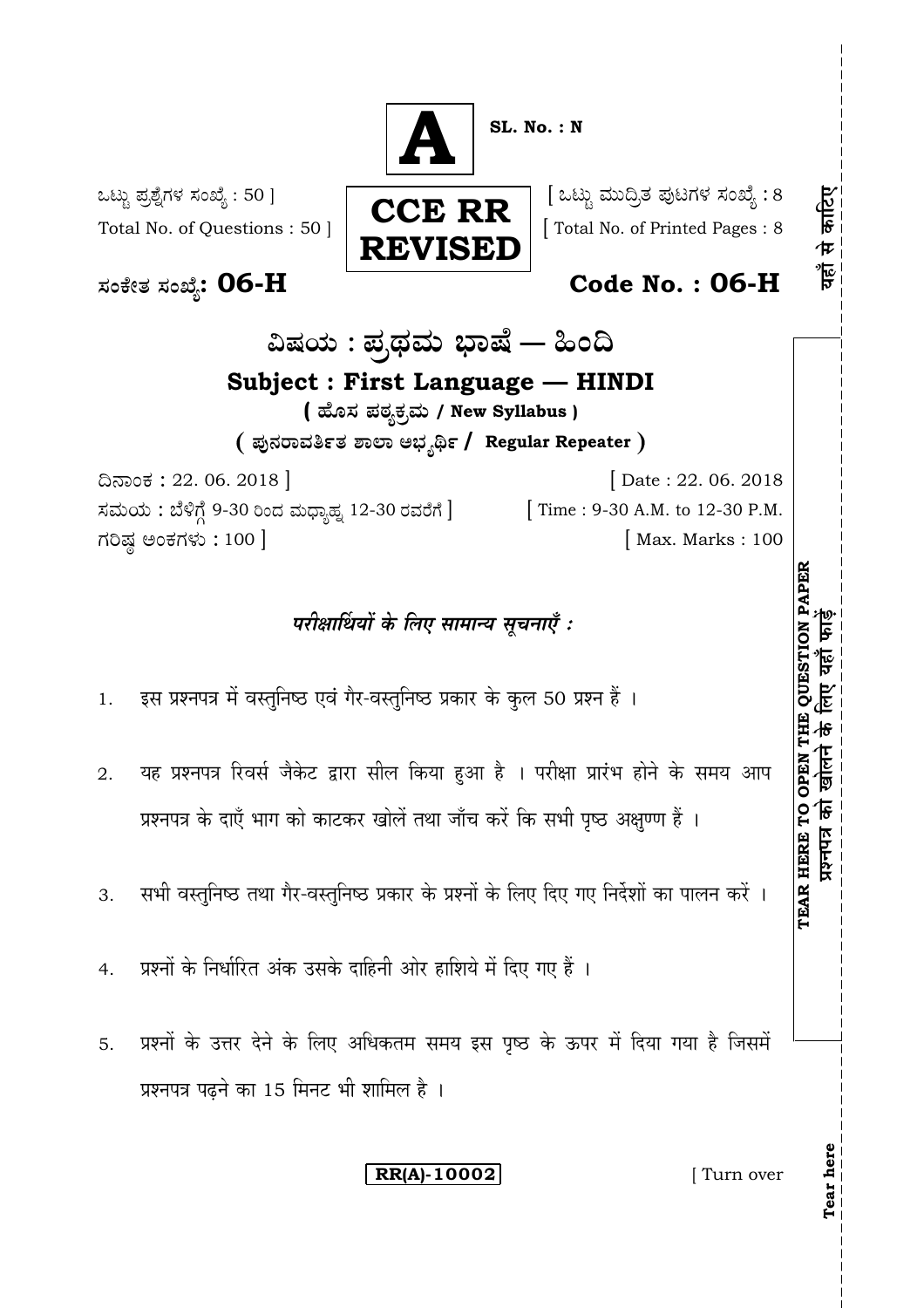#### **CCE RR**

#### विभाग "А"

## गद्य, पद्य, पोषक अध्ययन - (67 अंक)

 $\overline{2}$ 

- निम्न प्रश्नों के उत्तर **एक-एक** वाक्य में लिखिए :  $\overline{I}$ .
	- लाला झाऊलाल छत पर क्यों टहल रहे थे ?  $\mathbf{1}$
	- गाँधीजी का पूरा नाम क्या था ? 2.
	- बच्चे को पैरों में डालकर स्त्री ने सिपाही से क्या कहा ?  $\overline{3}$
	- तावीज़ कहाँ तैयार होने लगे २  $\overline{4}$
	- अहिल्या की उम्र क्या थी ?  $5<sub>1</sub>$
	- राज्य में क्या फैल गया था ?  $6<sub>1</sub>$
	- पिछड़ा आदमी चुप कब रहता था ?  $\overline{7}$
	- कबीर के अनुसार भगवान का निवास स्थान कहाँ होता है ? 8.
	- माँ ने नेपोलियन से क्या कहा 2  $\mathbf{Q}$
	- 10. जीवन में सफलता प्राप्त करने का मार्ग कौन-सा है 2
	- 11. हेलन केलर प्रकृति की किन चीज़ों को छूकर पहचान लेती थी ?
- निम्न प्रश्नों के उत्तर **दा** या **तीन** वाक्यों में लिखिए :  $\Pi$ .
	- 12. चम्पारन की समस्या क्या थी ? गाँधीजी ने उसका निवारण किस प्रकार किया ?
	- 13. विशेषज्ञों ने भ्रष्टाचार के बारे में क्या-क्या कहा 2
	- 14. बिदेसिया लोकगीत कहाँ गाए जाते हैं ? प्रमुखतः इनमें निहित विषय कौन-सा है ?
	-
	- 15. स्टेशन में आवश्यक वस्तुओं के खरीदने के लिए कैसी व्यवस्था थी ?
	- 16. मैना के बारे में रवीन्द्र जी ने क्या कहा 2
	- 17. जग का नव निर्माण किस प्रकार करें ?
	- 18. सवेरे उठते ही कवि ने किन-किन से क्या-क्या उधार माँगा ?
	- 19. स्काउट और गाइड के प्रमुख नियम क्या हैं ?
	- 20. "मन चंगा तो कठौती में गंगा", कहावत का अर्थ लिखिए ।

### $\vert$  RR(A)-10002 $\vert$

 $11 \times 1 = 11$ 

 $9 \times 2 = 18$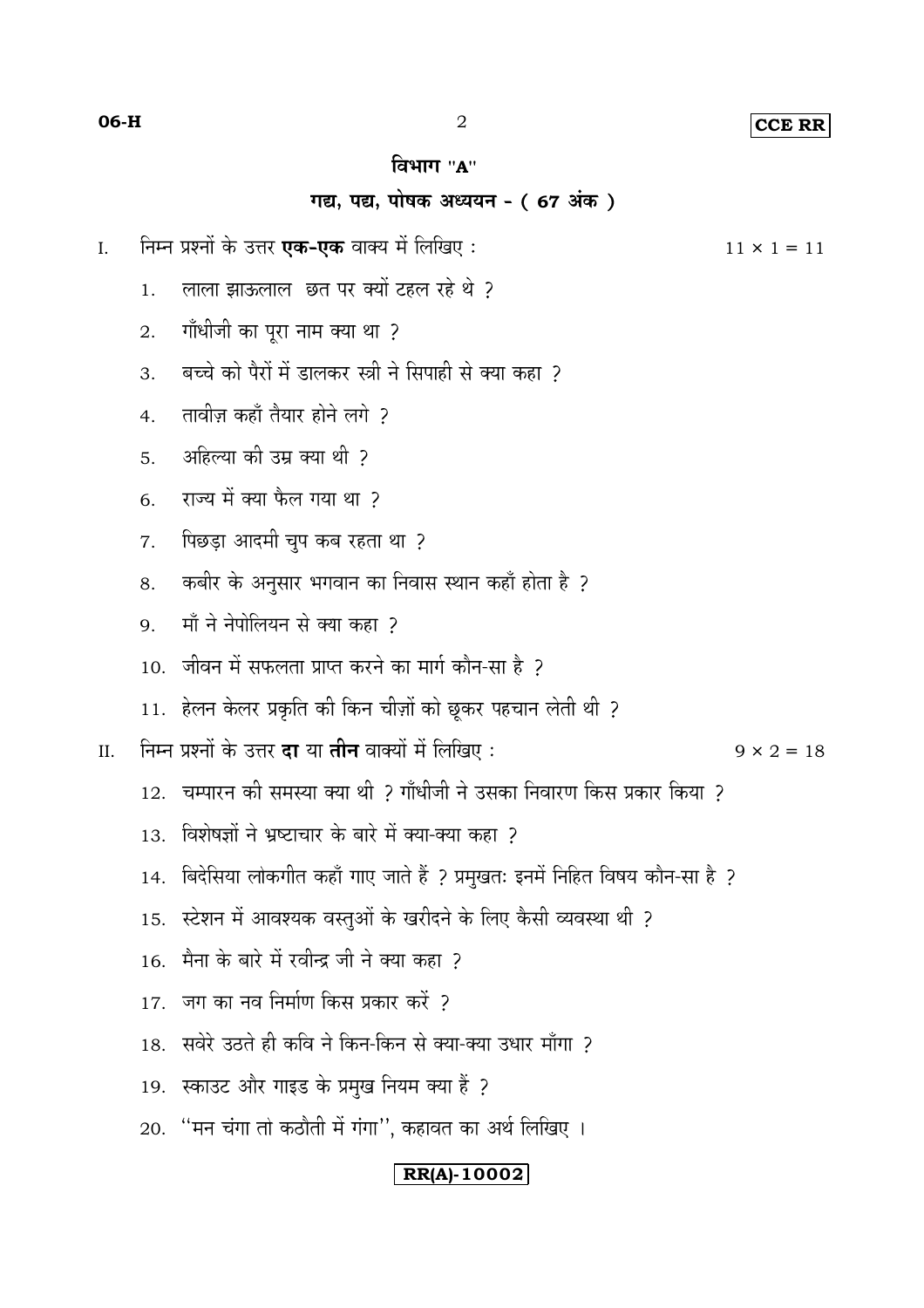## **CCE RR** 3 **06-H**

- III. निम्न वाक्यों की संदर्भ सहित व्याख्या कीजिए :  $4 \times 3 = 12$ 
	- $21.$  "पर जहाँगीरी अण्डा है क्या ?"
		- $i)$  पाठ का नाम :
		- ii) लेखक का नाम :
		- iii) व्याख्या :
	- 22. "ठहरो, ठहरो ! कहाँ जाती हो ?"
		- पाठ का नाम : i)
		- ii) लेखक का नाम :
		- iii) व्याख्या:
	- 23. "पूजा के पश्चात् भोजन तक मैं किसी वस्त्र आदि का स्पर्श नहीं करता ।"
		- i) पाठ का नाम :
		- लेखक का नाम : ii)
		- iii) व्याख्या :
	- 24. "मजहब नहीं सिखाता आपस में बैर रखना,

हिन्दी हैं हम, वतन है हिन्दोसताँ हमारा ।''

- कवि का नाम : i)
- $ii)$  पद्य का नाम :
- iii) व्याख्या :

IV. निम्नलिखित लेखक / कवि का परिचय दीजिए :  $2 \times 3 = 6$ 

- 25. श्री कन्हैयालाल मिश्र 'प्रभाकर':
	- जन्म-काल: i)
	- ii) कृतिया**:**
	- iii) अन्य जानकारियाँ:
- $26.$  रहीम $:$ 
	- i) जन्म-काल**:**
	- ii) कृतियाँ :
	- iii) अन्य जानकारियाँ:

**RR(A)-10002** [ Turn over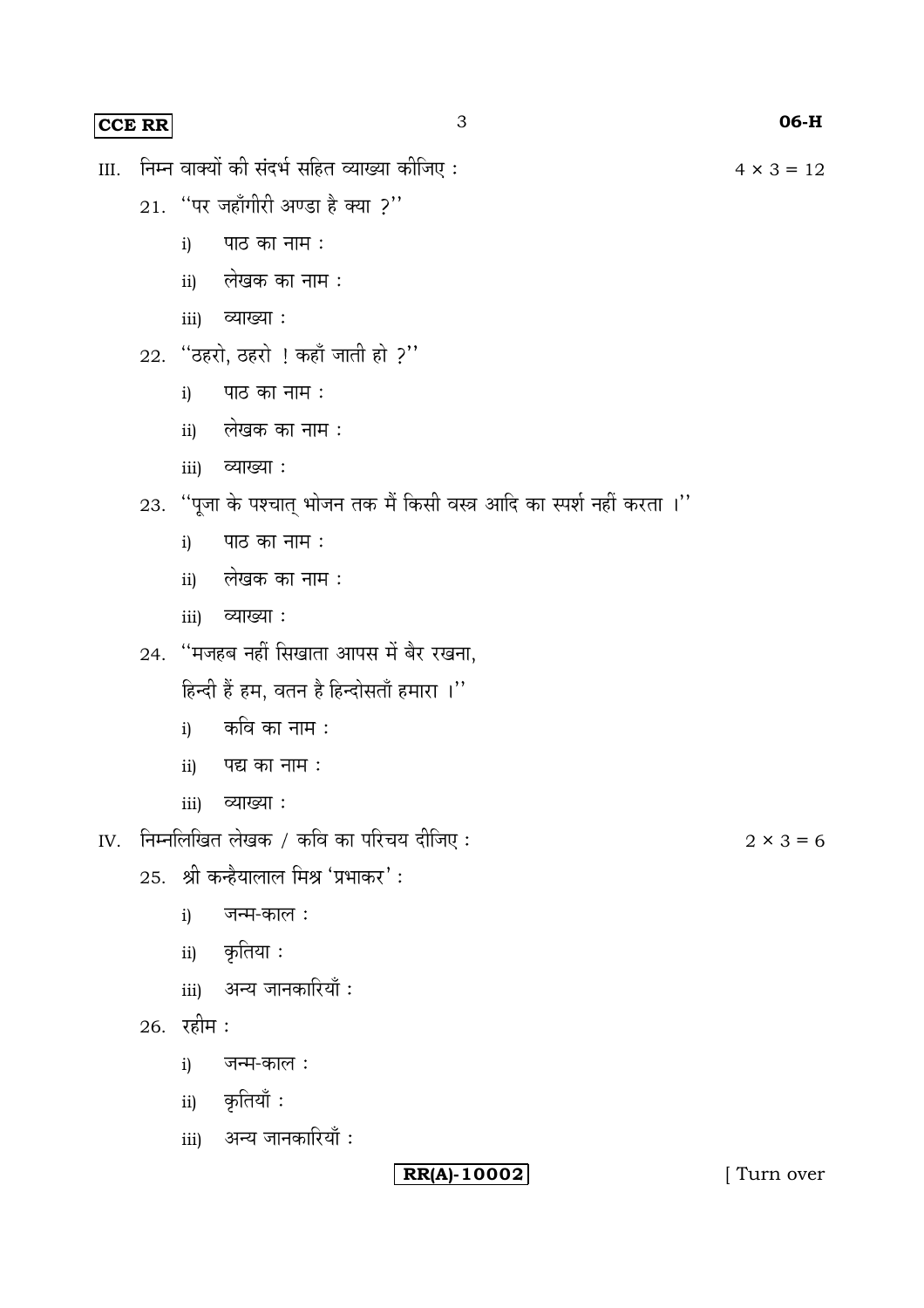| 06-H |                                      | $\overline{4}$                         | CCE RR         |  |  |  |
|------|--------------------------------------|----------------------------------------|----------------|--|--|--|
| V.   | निम्नलिखित पद्य भाग की पूर्ति कीजिए: | 4                                      |                |  |  |  |
|      |                                      |                                        |                |  |  |  |
|      |                                      |                                        |                |  |  |  |
|      |                                      |                                        |                |  |  |  |
|      |                                      |                                        |                |  |  |  |
|      | अथवा                                 |                                        |                |  |  |  |
|      |                                      |                                        |                |  |  |  |
|      |                                      |                                        |                |  |  |  |
|      |                                      |                                        |                |  |  |  |
|      |                                      |                                        |                |  |  |  |
| VI.  |                                      | निम्नलिखित पद्य भाग का सारांश लिखिए:   | $\overline{4}$ |  |  |  |
|      |                                      | 28. अज्ञानियों से स्नेह करना           |                |  |  |  |
|      |                                      | मानो पत्थर से चिनगारी निकालना है       |                |  |  |  |
|      |                                      | ज्ञानियों का संग करना,                 |                |  |  |  |
|      |                                      | मानो दही मथकर माखन पाना है             |                |  |  |  |
|      |                                      | हे चन्नमल्लिकार्जुन प्रभु              |                |  |  |  |
|      |                                      | तुम्हारे भक्तों का संग करना            |                |  |  |  |
|      |                                      | मानो कर्पूरगिरि की ज्योति को पाना है । |                |  |  |  |
|      | अथवा                                 |                                        |                |  |  |  |
|      |                                      | भूख लगी तो गाँव में भिक्षान्न है,      |                |  |  |  |
|      |                                      | प्यास लगी तो तालाब-कुएँ हैं            |                |  |  |  |
|      |                                      | शीत से बचने जीर्ण वस्त्र हैं,          |                |  |  |  |
|      |                                      | सोने के लिए उजड़े मंदिर हैं,           |                |  |  |  |
|      |                                      | हे चन्नमल्लिकार्जुन प्रभु,             |                |  |  |  |
|      |                                      | मेरा आत्म-सखा तू ही है ।               |                |  |  |  |
|      |                                      | RR(A)-10002                            |                |  |  |  |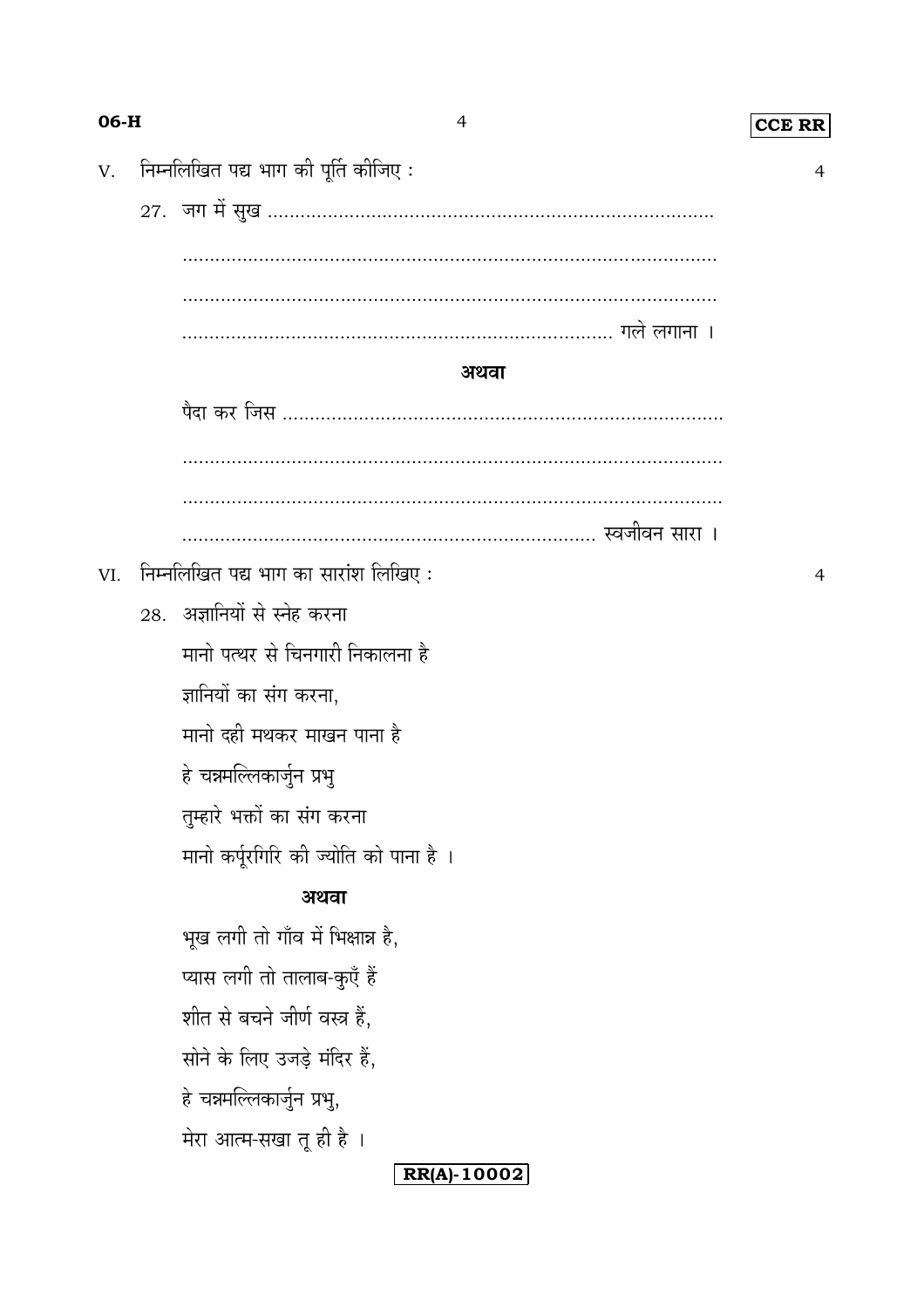**CCE RR** 5 **06-H**

VII. निम्नलिखित प्रश्नों के उत्तर प्रत्येक **छः-सात** वाक्यों में लिखिए :  $3 \times 4 = 12$ 

29. रुपया किन-किन को अपनी शरण में आने के लिए कहता है और क्यों ?

## अथवा

अपने शब्दों में रुपये की महानता का वर्णन कीजिए ।

30. कर्नाटक एकीकरण के बारे में अपने विचारों के प्रचार के लिए वेंकटरावजी ने क्या-क्या किया ?

#### अथवा

वेंकटराव के जीवन का अभूतपूर्व दिव्यदर्शन का वर्णन कीजिए ।

31. शीला अग्रवाल ने मन्नू जी को साहित्य की ओर कैसे आकृष्ट किया ?

#### अथवा

मन्नू भण्डारी ने राष्ट्रीय आंदोलन में अपनी भूमिका कैसे निभाई ?

## **''B''**

## <u>व्याकरण, अलंकार, छन्द - (20 अंक)</u>

VIII. निम्नलिखित प्रश्नों के लिए **चार-चार** विकल्प दिये गये हैं। सही विकल्प को चुनकर क्रमाक्षर सहित पूर्ण रूप से लिखिए:  $10 \times 1 = 10$ 

32. 'इत्यादि' शब्द किस संधि का उदाहरण है ?

- (A) दीर्घ संधि (B) यण संधि
- (C) गुण संधि (D) वृद्धि संधि ।
- 33. 'उन्नति' शब्द का विलोम शब्द है
	- (A) उन्नोस (B) प्रगति
	- (C) (D)
- 34. 'अंबर' शब्द का समानार्थक शब्द है
	- (A) आकाश (B) भूमि
	- (C) सूर्य (D) आडंबर ।
- 35. 'उत्सुक' शब्द का भाववाचक संज्ञा रूप है
	- (A) खुशी (B) उत्सुकता
	- (C) उत्साही (D) सुखी ।

**RR(A)-10002** [ Turn over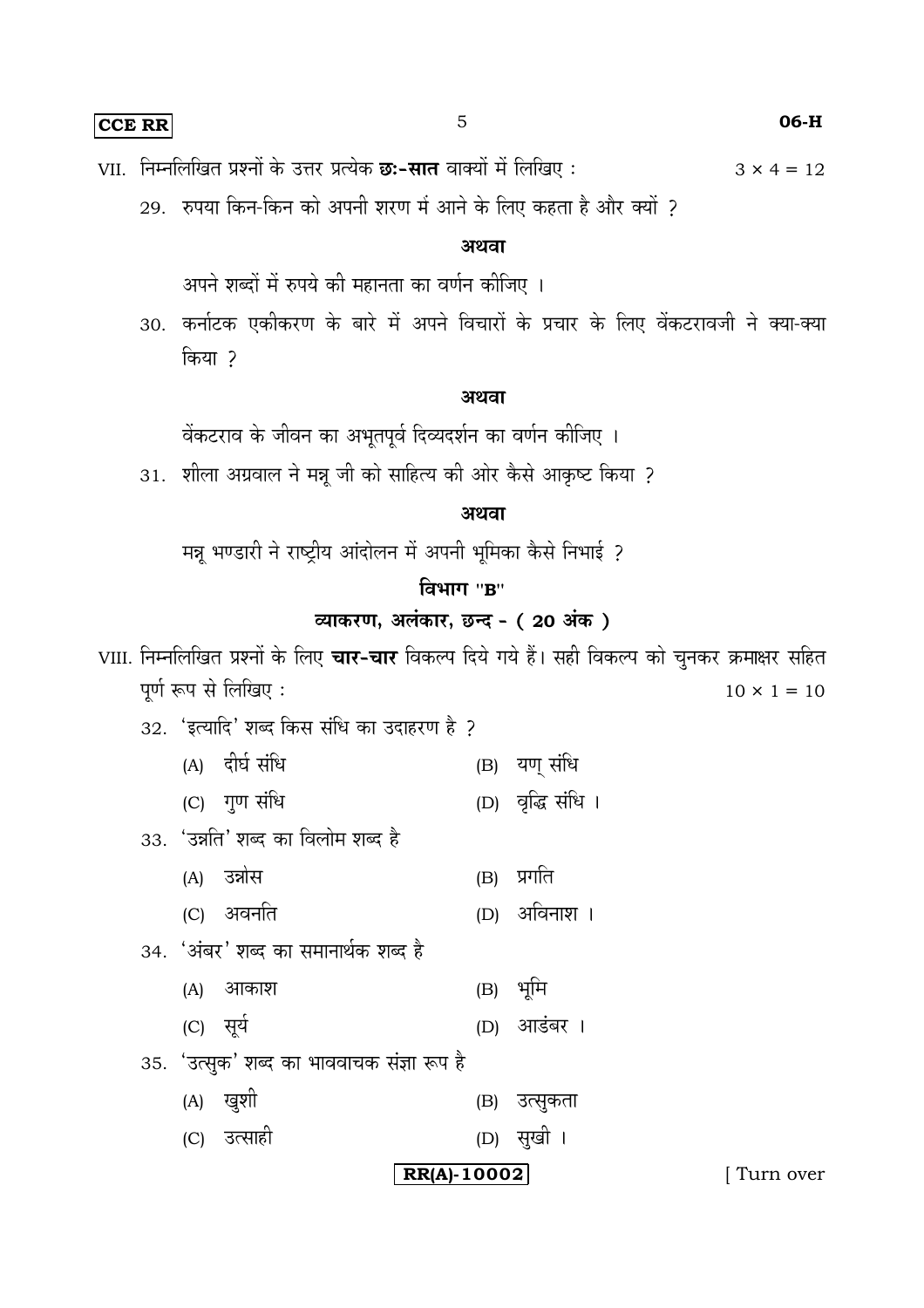| $06-H$          |                                                                                             |     |                                             | 6   | <b>CCE RR</b>     |  |  |  |
|-----------------|---------------------------------------------------------------------------------------------|-----|---------------------------------------------|-----|-------------------|--|--|--|
|                 | 36. हम भारत देश के निवासी हैं — रेखांकित शब्द है                                            |     |                                             |     |                   |  |  |  |
|                 |                                                                                             | (A) | संज्ञा                                      | (B) | क्रिया            |  |  |  |
|                 |                                                                                             | (C) | सर्वनाम                                     | (D) | विशेषण ।          |  |  |  |
|                 | 37. 'साड़ी' शब्द का बहुवचन रूप है                                                           |     |                                             |     |                   |  |  |  |
|                 |                                                                                             | (A) | समय                                         | (B) | कपड़ा             |  |  |  |
|                 |                                                                                             |     | (C) साड़ीयाँ                                |     | (D) साड़ियाँ ।    |  |  |  |
|                 |                                                                                             |     | 38. 'भिखारी' शब्द का अन्य लिंग रूप है       |     |                   |  |  |  |
|                 |                                                                                             | (A) | भिखा                                        | (B) | भिखारिन           |  |  |  |
|                 |                                                                                             |     | (C) भीख                                     |     | (D) भिखारी ।      |  |  |  |
|                 |                                                                                             |     | 39. 'वैज्ञानिक' शब्द में जुड़ा प्रत्यय है   |     |                   |  |  |  |
|                 |                                                                                             | (A) | इक                                          | (B) | विज्ञान           |  |  |  |
|                 |                                                                                             | (C) | वै                                          |     | (D) ज्ञानिक ।     |  |  |  |
|                 |                                                                                             |     | 40. 'लिखना' का प्रथम प्रेरणार्थक रूप है     |     |                   |  |  |  |
|                 |                                                                                             | (A) | लिखावट                                      | (B) | लेखन              |  |  |  |
|                 |                                                                                             | (C) | लिखाना                                      | (D) | लिख ।             |  |  |  |
|                 | 41. 'मेज़ पर किताब है' — रेखांकित शब्द में कारक है                                          |     |                                             |     |                   |  |  |  |
|                 |                                                                                             | (A) | अधिकरण कारक                                 | (B) | कमे कारक          |  |  |  |
|                 |                                                                                             |     | (C) करण कारक                                |     | (D) अपादान कारक । |  |  |  |
| IX.             | प्रथम दो पदों से सूचित संबंधों के अनुरूप तीसरे पद से संबंधित पद लिखिए :<br>$4 \times 1 = 4$ |     |                                             |     |                   |  |  |  |
|                 |                                                                                             |     |                                             |     |                   |  |  |  |
|                 |                                                                                             |     |                                             |     |                   |  |  |  |
|                 | 44. जो अभिनय करती है : अभिनेत्री :: जो पढ़ा-लिखा न हो :  ।                                  |     |                                             |     |                   |  |  |  |
|                 | 45.   कुत्ता धीरे-धीरे आया : भूतकाल :: कुत्ता धीरे-धीरे आयेगा :  ।                          |     |                                             |     |                   |  |  |  |
| X.              |                                                                                             |     | मात्राएँ लगाकर छन्द का लक्षण बताइए :        |     | 3                 |  |  |  |
|                 |                                                                                             |     | 46.   जो गरीब सो हित करै, धनि रहीम वे लोग । |     |                   |  |  |  |
| XI.             |                                                                                             |     | अलंकार पहचानकर समझाइए :                     |     | 3                 |  |  |  |
|                 |                                                                                             |     | 47. मन कांचै नाचै वृथा, सांचै रांचै राम ।   |     |                   |  |  |  |
| $RR(A) - 10002$ |                                                                                             |     |                                             |     |                   |  |  |  |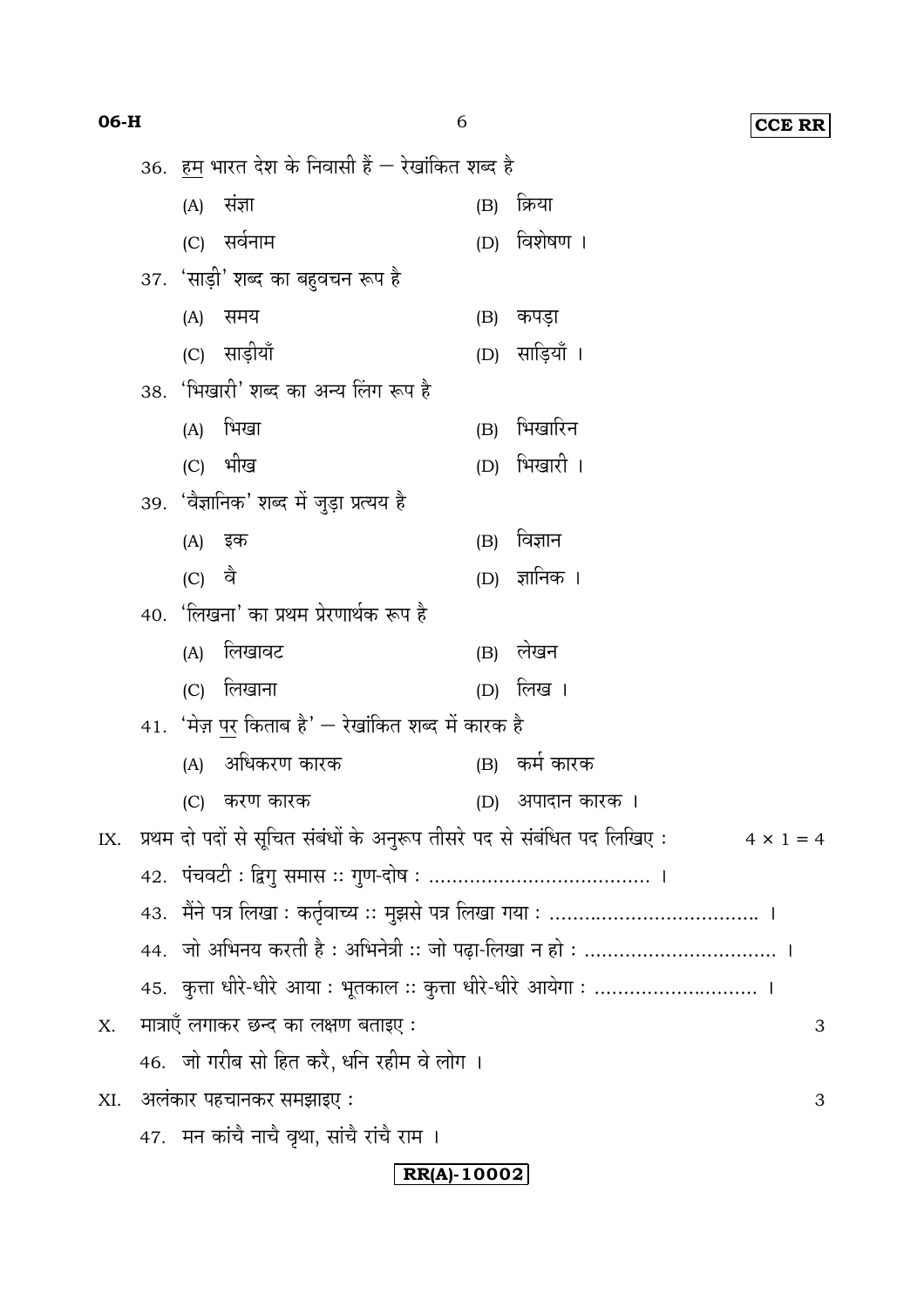## **CCE RR**

## विभाग "C"

# रचना - (13 अंक)

XII. अर्थ लिखकर वाक्य में प्रयोग कीजिए:

- 48. (a) ओझल हो जाना ।
	- (b) आग से खेलना ।
- XIII. 49. पत्र लेखन:

अस्वस्थता का कारण बताकर चार दिनों की छुट्टी माँगते हुए अपने कक्षाध्यापक के नाम एक पत्र लिखिए ।

#### अथवा

अपनी पढ़ाई के बारे में जानकारी देते हुए अपने मामाजी के नाम एक पत्र लिखिए ।

XIV. निबंध लेखन:

- 50. किसी एक विषय पर निबन्ध लिखिए:
	- i) दूरदर्शन
	- ii) हमारे राष्ट्रीय पर्व
	- iii) प्रदूषण की समस्या ।

 $2 \times 1\frac{1}{2} = 3$ 

5

 $1 × 5 = 5$